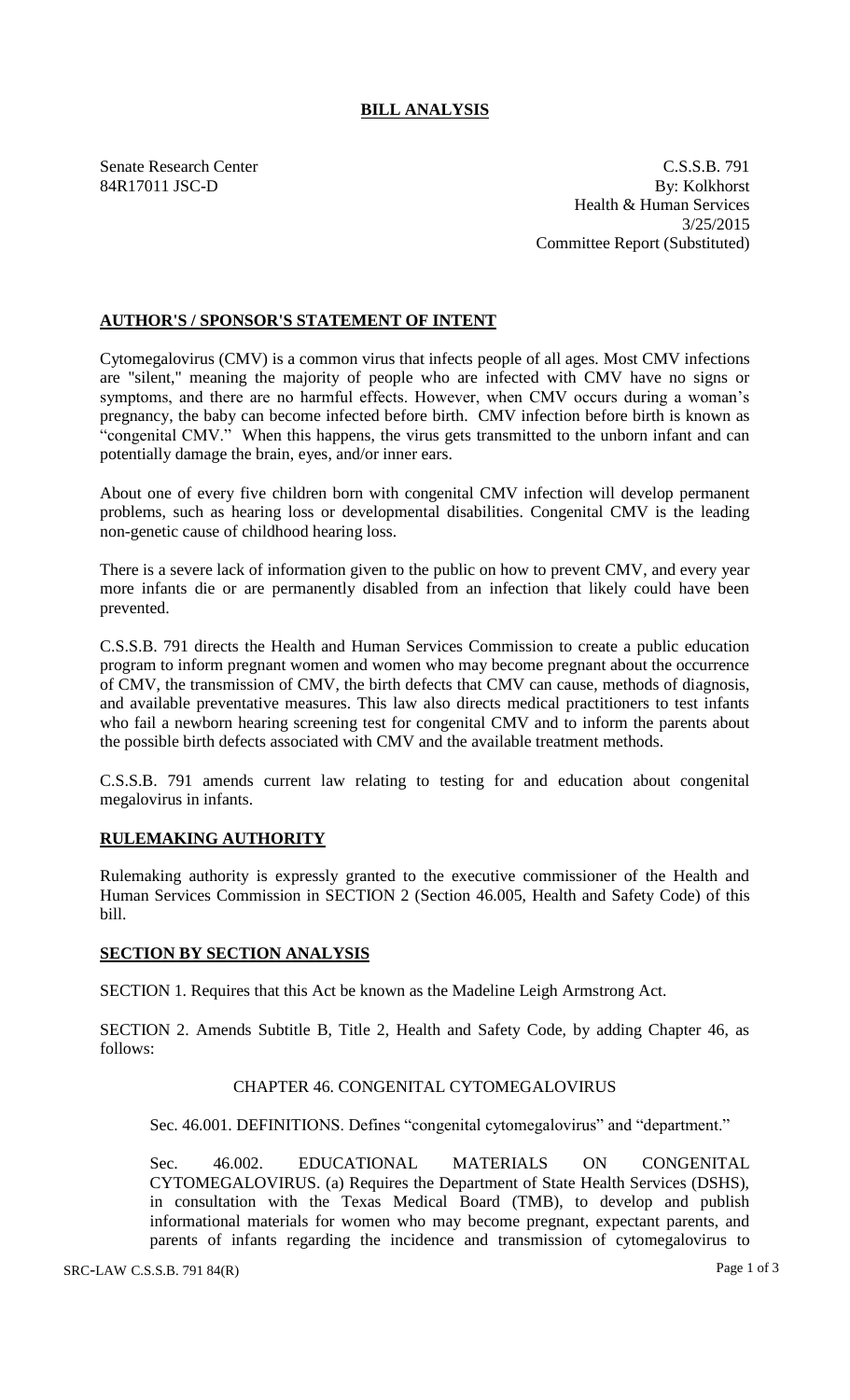pregnant women and women who may become pregnant, birth defects caused by congenital cytomegalovirus, methods of diagnosing congenital cytomegalovirus, available preventative measures to avoid the infection of women who are pregnant or may become pregnant, and treatment options available for children born with congenital cytomegalovirus.

(b) Requires that the materials be published in English and Spanish, in an easily comprehensible form, and in a typeface large enough to be clearly legible.

(c) Requires DSHS to periodically review the materials to determine if changes to the contents of the materials are necessary.

Sec. 46.003. PUBLICATION OF MATERIALS. (a) Requires DSHS to publish the information required to be published under this chapter on the DSHS Internet website.

(b) Prohibits DSHS from charging a fee for physical copies of the materials. Requires DSHS to provide appropriate quantities of the materials to any person on request.

Sec. 46.004. EDUCATION AND OUTREACH. (a) Requires DSHS to establish an outreach program to educate women who may become pregnant, expectant parents, and parents of infants about cytomegalovirus and raise awareness of cytomegalovirus among health care providers who provide care to expectant mothers or infants.

(b) Authorizes DSHS to solicit and accept the assistance of any relevant medical associations or community resources, including faith-based resources, to promote education about cytomegalovirus under this chapter.

Sec. 46.005. RULES. Authorizes the executive commissioner of the Health and Human Services Commission to adopt rules for the implementation of this chapter.

SECTION 3. Amends Chapter 47, Health and Safety Code, by adding Section 47.0032, as follows:

Sec. 47.0032. TESTING FOR CYTOMEGALOVIRUS. (a) Requires the birthing center, if an infant does not pass the newborn hearing screening under Section 47.003 (Newborn Hearing Screening, Tracking, and Intervention Program), to perform or cause to be performed a test for cytomegalovirus on the infant, unless the parent declines the test.

(b) Requires the birthing facility, if an infant tests positive for cytomegalovirus, to provide the infant's parents with the results of the test, information on the potential effects of cytomegalovirus and the treatment options available, and information that directs parents to coordinate follow-up care with the infant's physician or health care provider.

SECTION 4. Amends Section 161.501(a), Health and Safety Code, as follows:

(a) Adds educational information in both English and Spanish on the incidence of cytomegalovirus, methods of diagnosing congenital cytomegalovirus, birth defects caused by congenital cytomegalovirus, and available methods of treatment for an infant born with congenital cytomegalovirus to the information set forth to be included in a resource pamphlet that certain facilities and midwives are required to provide the woman and the father of the infant, if possible, or another adult caregiver for the infant. Makes nonsubstantive changes.

SECTION 5. (a) Requires DSHS to develop and publish the materials required by Chapter 46, Health and Safety Code, as added by this Act, not later than January 1, 2016.

(b) Makes application of Section 47.0032, Health and Safety Code, as added by this Act, prospective.